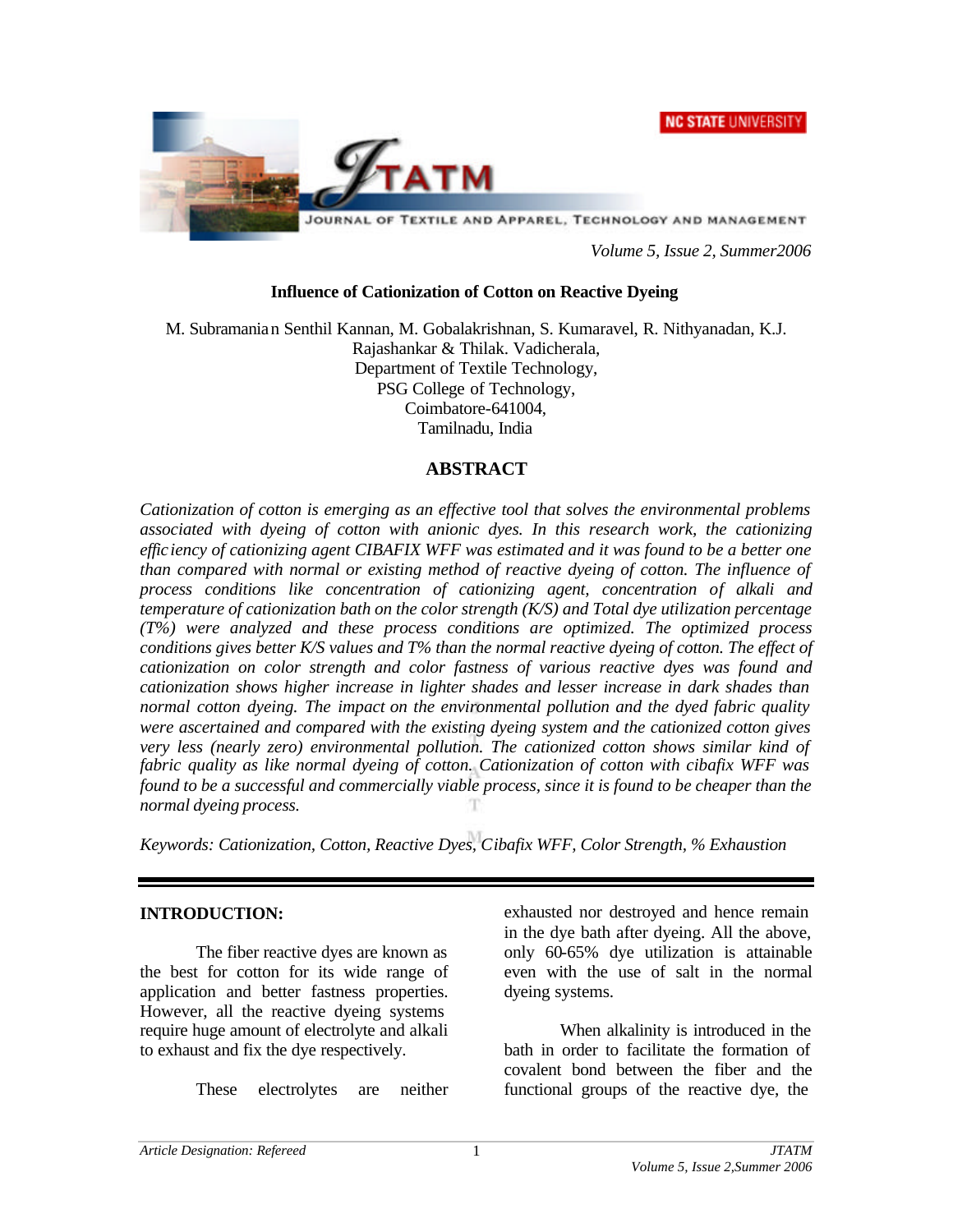only 60-65% dye utilization is attainable even with the use of salt in the normal dyeing systems.

When alkalinity is introduced in the bath in order to facilitate the formation of covalent bond between the fiber and the functional groups of the reactive dye, the abundance of hydroxyl ions causes significant hydrolysis of reactive dyes. Those hydrolyzed dyes are called 'dead' dyes as they have no affinity towards cotton and hence remains in the dye bath, deposition of the same on the fiber significantly lower the fastness properties, that calls on severe wash-offs.

Reactive dyeing thus pollutes the environment  $28$  by discharging highly colored reactive dye bath and higher electrolyte concentration.

Higher electrolyte concentration in the effluents causes worst effects such as

- Impairing the delicate biochemistry of aquatic organism
- Destructive attack on concrete pipes if sodium sulphate is used as electrolyte due to the formation of alumino-sulphato complexes which swell and crack concretes with considerable alumina content.
- Evolution of hydrogen sulphide gas under anaerobic conditions when sodium sulphate is used is used as the electrolyte.
- Dissolution of such sulphides and subsequent bacterial oxidation to the harmful sulphuric acid.

# **OPTIONS FOR REDUCTION OF**

- **SALT:**
	- Shifting from exhaust to pad batch dyeing.
	- Shifting from high liquor ratio to low liquor ratio machines.
	- Recycling the salt contaminated dye bath after eliminating the hydrolyzed dye.
	- Molecular engineering of reactive

dyes to have high affinity and good wash off properties.

• Molecular modification of fiber to have greater affinity and attraction towards anionic dyes.

The last option totally eliminates the salt and reduces the alkali considerably that leads to

- Reduction of colorant in the effluent.
- Lower COD (Chemical Oxygen Demand), BOD (Biological Oxygen Demand), TDS (Total Dissolved solvents) and no AOX (Absorbable Organic Halogens) in the effluent.
- Reduced number of wash offs and elimination of neutralizing.
- Reduced effluent volume.
- Increased productivity due to reduced dyeing time.
- Increased dye utilization.
- Reduced cost of dyeing and cost of effluent treatment.
- Possibility to create one bath dyeing of polyester/cotton blends.

Numerous processes 1 - 27 have been proposed from the early 1930's to improve the substantivity of anionic dyes for cellulose by introducing cationic sites in the fiber.

In this research work, an attempt has been made to optimize the process conditions required to cat ionize the cotton with Cibafix  $\text{WFF}^{29}$  cationizing agent and to critically analyze the influence of process variables on the cationization efficiency.

# **2.0.MATERIALS AND METHODS:**

# **2.1 MATERALS:**

In this research work the following materials were used throughout.

# **2.1.1 Fabric:**

100% grey cotton fabric was used in this

J T.

A 'n.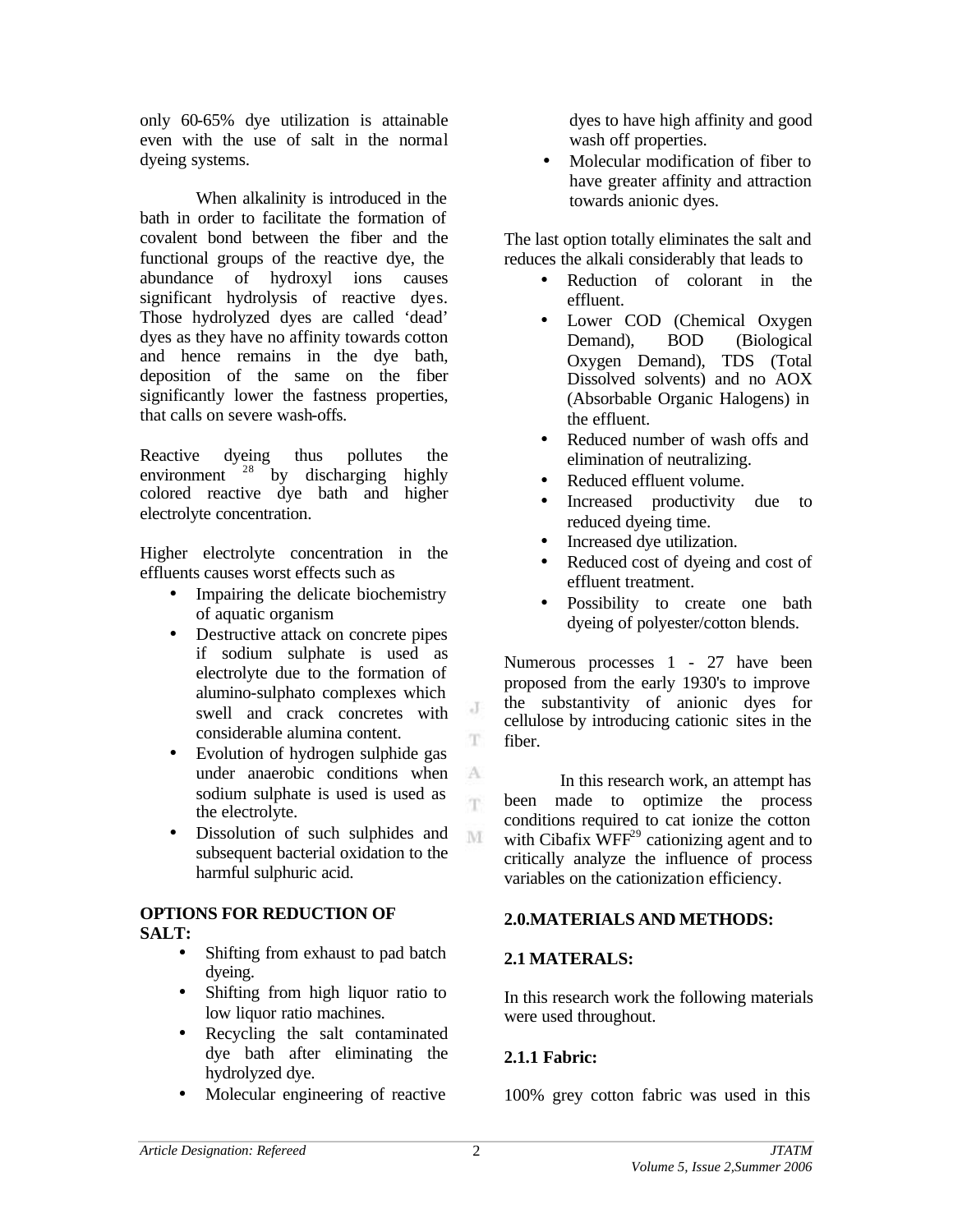work and its warp and weft counts are 40s and its ends per inch and pick per inch is 72 & 52 respectively.

# **2.1.2 Chemicals:**

CIBAFIX WFF (a Polyamino Chlorohydrin Quaternary Ammonium Compound) from Ciba Specialty chemicals was used as a cationic fixing agent. Sodium Hydroxide, Sodium chloride, Sodium carbonate, Sodium silicate, Acetic acid, Sulphuric acid and Hydrogen peroxide of laboratory grade were also used along with a commercial non-ionic wetting agent (Alphox200 of, ICL), a desizing enzyme Baysolex, Vinyl sulphone reactive dyes supplied by *MIs Colourtex* and CIBA FN dyes and Procion H and M dyes were used throughout this research work.

# **2.2 PREPARATION OF FABRIC:**

# **2.2.1 Desizing:**

The grey fabric was desized using 2% enzyme under slightly acidic pH at 60-70°C for 2 hours in a laboratory Jigger. The enzyme was deactivated by boiling at 95°C for 30 minutes and the degraded starch products were thoroughly washed out.

# **2.2.2 Scouring:**

The fabric was scoured using the above recipe in a laboratory jigger at boiling temperature for 2 hours. Then the fabric was given a hot wash and a cold wash.

## **Recipe for scouring of the fabric (On Weight of the Fabric):**

| <b>NaOH</b>                     | $-3%$    |
|---------------------------------|----------|
| Na <sub>2</sub> CO <sub>3</sub> | $-2\%$   |
| Non-ionic wetting agent         | $-0.5\%$ |

# **2.2.3 Bleaching:**

The fabric was bleached with 2 volumes of hydrogen peroxide at 85-95°C in jigger at pH 10.5-10.8 buffed with sodium

hydroxide and stabilized with sodium silicate for 2 hours. Then the fabric was given a wash, neutralized with 0.5% sulphuric acid and washed thoroughly.

# **2.3 CONVENTIONAL DYEING:**

The bleached fabric was dyed with vinyl sulphone reactive dyes (Corozol Blue HR) for 2% shade. The laboratory-dyeing machine Rota dyer with the liquor ratio of 1:20 was used throughout this work. The fabric was entered at room temperature. 1 g/l non-ionic surfactant (Alcox 200), dye solution and half of 50 g/l salt were added and the temperature was raised to  $60^{\circ}$ C in 30 minutes. Remaining salt was added and the dyeing was continued at  $60^{\circ}$ C for another 30 minutes. Then 2 g/l NaOH and 10 g/l soda ash were added in the bath and the dyeing was continued for another 45 minutes. The fabric was rinsed at  $50^{\circ}$ C for 3 times for 20 minutes each, neutralized with 2.5 g/l acetic acid for 30 minutes and hot soaped at  $60^{\circ}$ C for 30 minutes.

# **2.4 CATIONIZATION OF COTTON FABRIC:**

# **Design matrix for Cationization Pretreatment**

- 1. Concentration of Cibafix WFF -10, 20,30 % **(On Weight of the Fabric)**
- 2. Temperature of treatment bath-30, 50,70  $^{\circ}C$
- 3. Concentration of soda ash --5,10,15 g/l

Cotton fabric was cationized using the exhaust method. Cationization was carried out in a laboratory Rota dyeing machine with a Material: Liquor ratio of 1:20. Cationization was carried out with varying concentration of cibafix, concentration of soda ash and the temperature as given in the design matrix to find out the optimum conditions for cationization treatment. Cationization was carried out with the above temperature for 1/2 hour. Then, Sodium carbonate was added to raise the pH to 9 and continued for

J T.

A

T M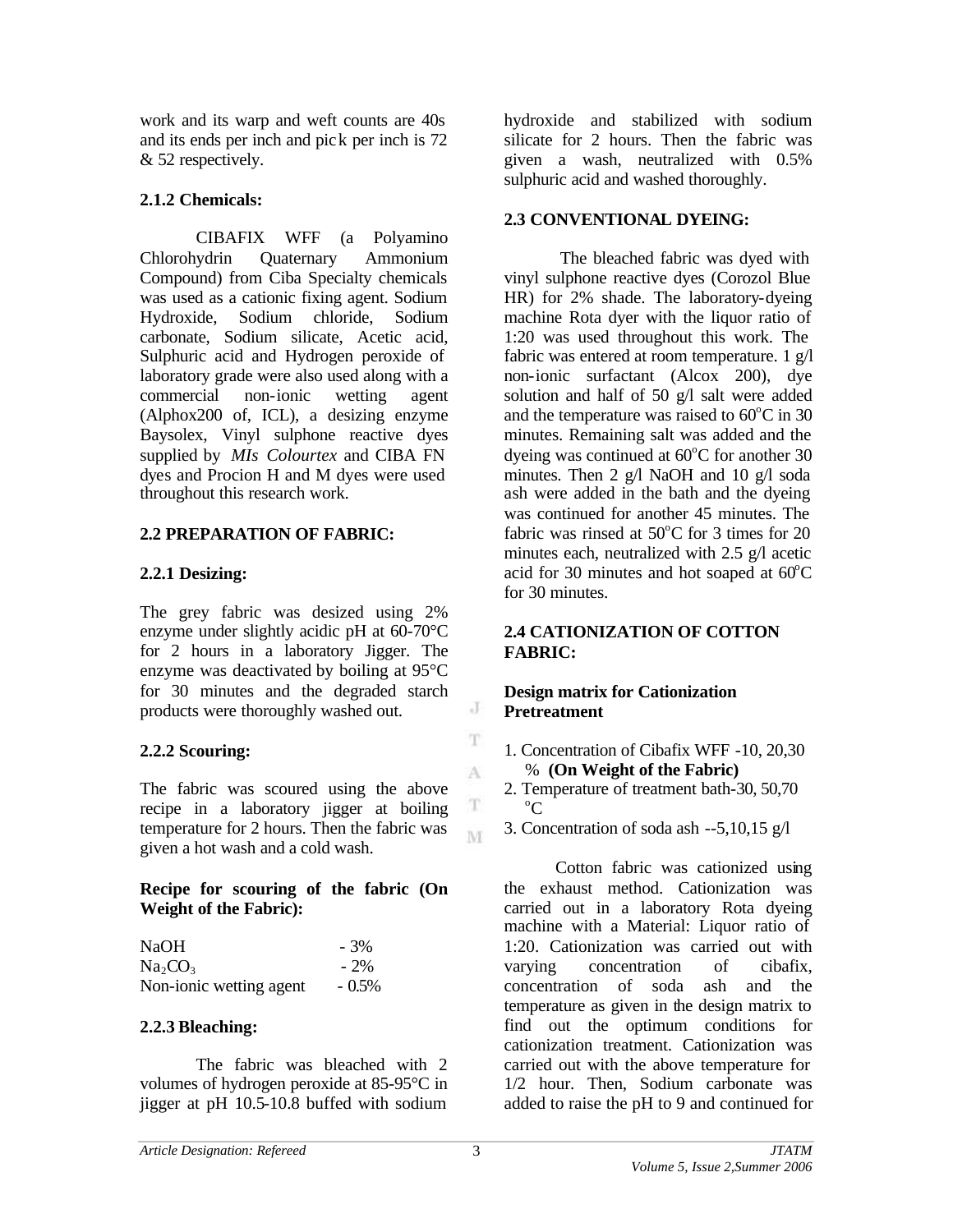another 1/2 hour. Then the fabric was neutralized and washed thoroughly.

#### **2.5 DYEING OF CATIONIZED COTTON:**

The cationized fabric was dyed in Rota dyer with Material: Liquor Ratio of 1:20 using vinyl sulphone reactive dyes with I g/l non-ionic wetting agent (Alphox 200 of ICL). The fabric was introduced and the temperature was raised at the rate of 1°C per minute to 60°C and the dyeing was continued for further 45 minutes at this temperature. Then the fabric was soaped with 5 g/l soap and 1 g/l Soda ash at 60  $^{\circ}$ C for 30 minutes. No salt and no alkali were added during dyeing.

## **2.6 TESTING OF EXHUASTION (% E):**

The optical density of the dye solution before and after the dyeing was measured using BOUCH-Lamp UV-Visible spectrophotometer at the maximum wavelength of absorbency  $\alpha$  max). Before measuring the absorbency, the wavelength of maximum absorbency (λ max) was determined for each dye by using the calibration standard solutions. For the calibration standard solutions, a dye stock solution of 0.5g/l was prepared. By pipetting 0.1 ml - 2.0ml of this stock solution and diluting to 50ml, 15 different calibration standard solutions were prepared. The concentrations of the calibration standard solutions ranged from 0.001 g/l to 0.02g/l. For measuring the absorbency of the dye baths, each initial dye bath was diluted to 5mg/l. Some of the equilibrium dye baths were also diluted depending on the final color of the equilibrium dye bath. This was done to keep the absorbency under 2AU.

The dye bath exhaustion percentage (%E) was calculated using Eqn-2.1

$$
\%E = \frac{(A_0 - A_1)}{A_0} X100 \tag{2.1}
$$

Where  $A_0$  and  $A_1$  are the absorbencies at maximum wavelength  $(\lambda$  max) of dye originally in the dye bath and of residual dye after dyeing respectively.

# **2.7 TESTING OF COLOUR STRENGTH (K/S):**

The reflectance values at all wavelengths were measured by using JAYPACK COMPUTER COLOR MATCHING SYSTEM with X 4000 Spectrophotometer. The reflectance  $(R)$ value of dyed cloth at the maximum wavelength of absorbency  $(\lambda \text{ max})$  is found and the K/S is calculated using the built -in software of the computer color matching system. Kubelka Munk equation given in equ-2.2

$$
K/S = \frac{(1 - R)^2}{2R}
$$
 (2.2)

#### **2.8 DETERMINATION OF FIXATION (%F)**

The percentage of dye fixation (%F) was calculated using Eqn-2.3

$$
\%F = \frac{(K/S)b}{(K/S)a}X100\tag{2.3}
$$

Where K/S is the color yield with the values before soaping (b) and after soaping (a).

## **2.9 DETERMINATION OF TOTAL DYE UTILISATION (% T):**

The Total Dye Utilization percentage (%T) was calculated using Eqn-2.4

$$
\%T = \frac{ExF}{100} \tag{2.4}
$$

J T.

 $A$ T.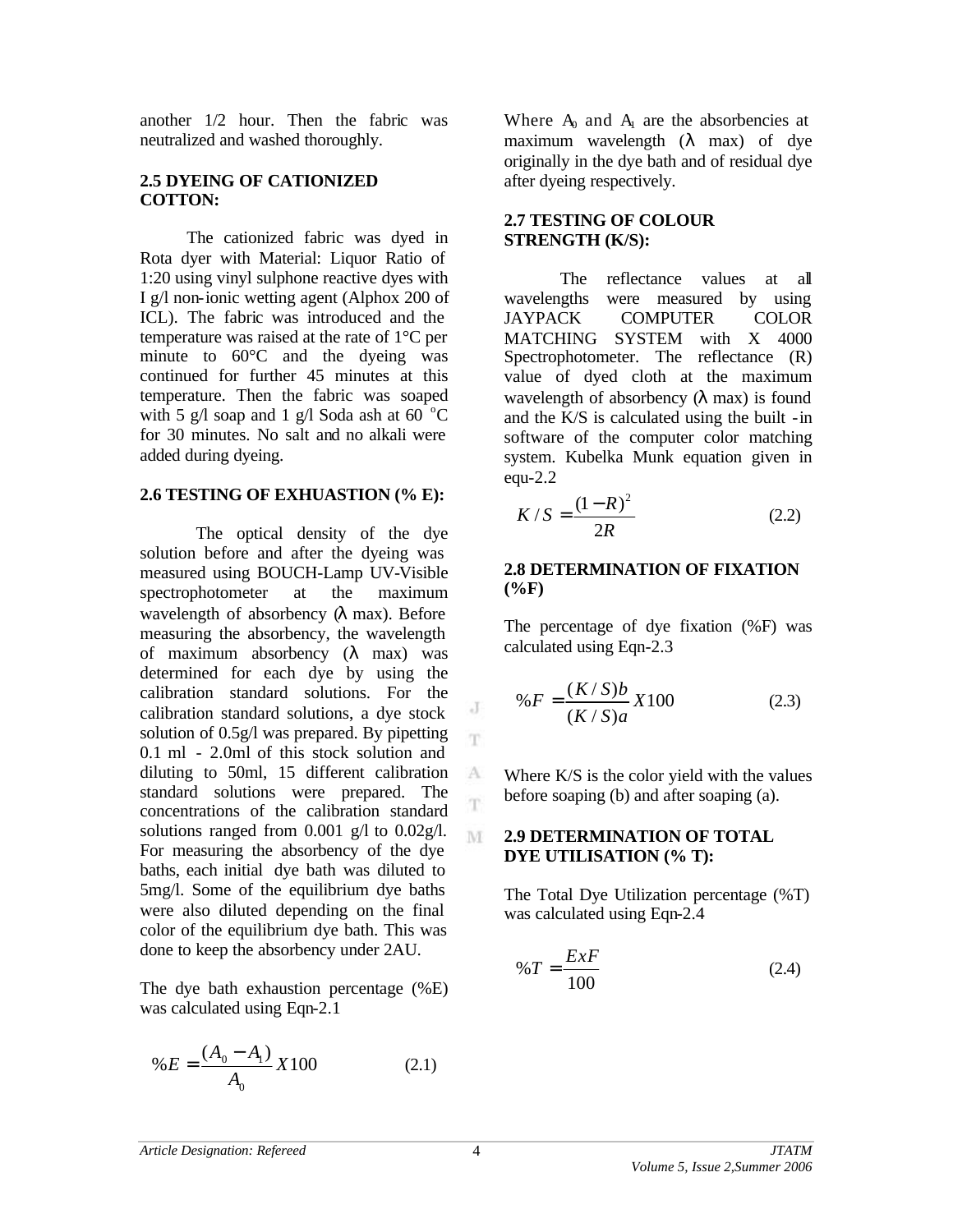#### **2.10 TESTING OF WASH FASTNESS:**

ISO Test No.3 (1S:764-1979) method was followed for wash fastness. A specimen of 10 X 4 cm was sandwiched between a cotton fabric and viscose fabric and sewn along all four sides to form a composite specimen. Washing solution containing  $5 \text{ g/l}$  soap and  $2 \text{ g/l}$  sodium carbonate was taken in the Landro Meter with a liquor ratio of 1:50. The specimen was treated for 30 minutes at 60+2°C at the speed of 40 revolutions per minute. The specimen was removed and rinsed twic e in cold water. The stitch was opened on three sides and dried in shadow. The change in color and degree of staining was evaluated using geometric grey scales.

#### **2.11 TESTING OF RUBBING FASTNESS:**

IS: 766-1956 method was followed to measure the rubbing fastness. For dry rubbing, a specimen of 14 X5 cm was mounted on the crock meter. Undyed bleach cloth was mounted on the tip of the finger. The crock meter was operated to rub the specimen in a straight line along a track of 10cm long for 10 times in 10 seconds with a downward force of 900 g.

For wet rubbing, the undyed bleach cloth was soaked in water to have 100% expression and mounted on the tip of the finger.

After rubbing, the degree of staining on the undyed fabric was evaluated using grey scales.

#### **2.12 TESTING OF LIGHT FASTNESS (IS: 2454-1967)**

The fabric sample of 1 X 4.5 cm was exposed to MBT lamp of light fastness tester along with standard blue wool samples (with ratings from 1 to 8) with an opaque cover across the middle third of them. Frequently the cover was lifted noted the color change. When the color change was

just perceived, the standard blue wool with the similar color change was noted and the preliminary light fastness rating was assessed. The exposure was continued until the contrast between the exposed and unexposed areas was equal to grey scale rating; 4. Then the second one third of the test specimen was covered with opaque cover and the exposure was continued until the contrast equals grey scale rating 3.

The rating of the blue wool standard showing the similar change of sample after exposure was the light fastness rating of the sample.

#### **2.13 DETERMINATION OF FLEXURAL RIGIDITY (IS: 6490-1971):**

Rectangular sample of 2.5 X 20cm in warp way and weft way was cut. After conditioning, the sample was placed on the stiffness tester and moved until the fabric coincides with the indicator mark at 41.5° angle. The length to which the specimen moved was noted. The bending length and flexural rigidity was calculated by the formula following:

1. Bending length

 $C=I/2$ 

J

T

A

 $\mathbf{T}$ 

M

Where L = Mean length of over hanging in cm

2. Flexural rigidity

G= W X  $(L/3)^3$  mg-cm Where  $W=$  Weight per square cm in mg

3. Overall Rigidity

 $Go = v G_w + G_f$ Where  $G_w$  = warp way flexural rigidity  $G_f$  = weft way flexural rigidity

#### **2.14 DETERMINATION OF TEARING STRENGTH:**

Ballistic tear test was done in warp way and weft way. The work done to tear 1" and 4"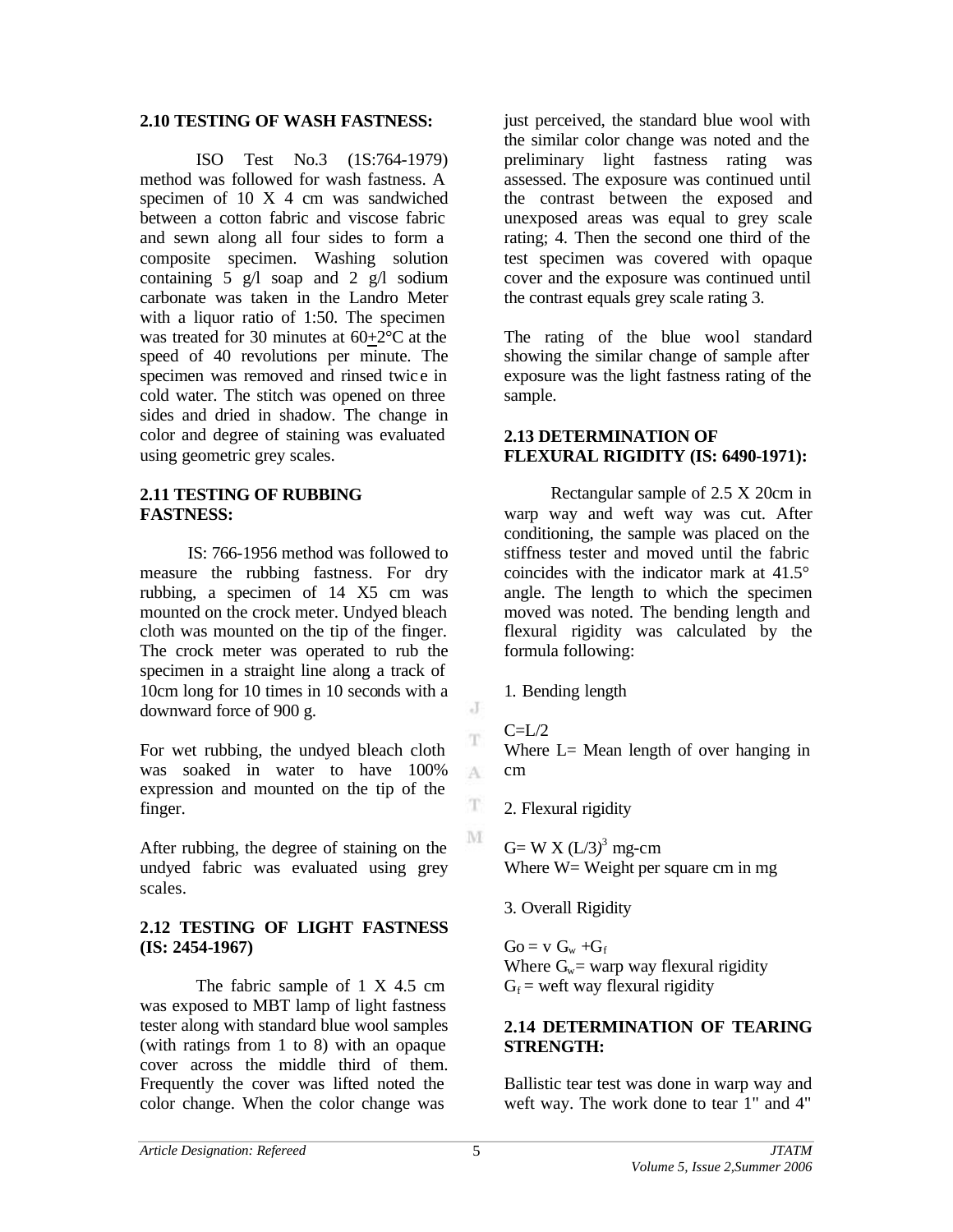length of fabric was measured using a ballistic tear tester.

Tearing strength in  $lb = 1/6$  (W4-W1) Where  $W1$  =mean strength through 1" W<sub>4</sub> = Mean strength through 4"

# **2.15 DETERMINATION OF CREASE RECOVERY:**

The crease recovery angle was determined using Shirley crease recovery tester. The fabric (2x1 cm) was placed in between two glass plates and 2kg weight was put on the top of the glass plate for 1 minute. Then the sample was placed on the clamp and WRA was measured by rotating the dial of the instrument after allowing to recover for a minute.

# **2.16 TESTING OF EFFLUENT:**

## **2.16.1 Determination of BOD:**

BOD (Biological Oxygen Demand) is a measure of the polluting efficiency of water. Oxygen is demanded in effluent for the oxidation of inorganic and organic matter. Demand of oxygen by the organic matter is known as BOD. The BOD is defined as the amount of oxygen required to carry out the biological decomposition of dissolved solids under aerobic conditions at standard temperature.

In a 500 ml BOD bottle, 5 ml sample, 1 ml each of four standard buffer solutions (phosphate buffer, magnesium sulphate buffer, calcium chloride buffer and ferric chloride buffer), 1 ml seed (domestic waste water) were taken and diluted with distilled water. The dissolved oxygen was found immediately (Blank-A) by iodimetric titration. Another sample was prepared as above and incubated at  $27^{\circ}$ C for 3 days and then the dissolved oxygen was found (sample value-B)

B.O.D in mg/l =  $(A - B)$  X dilution factor

#### **2.16.2 Determination of C.O.D:**

COD is a measure of the oxygen required to oxidize unstable materials in a sample by means of dichromate in an acid solution. It was determined as followed.

20 ml of sample and 10 ml of acidified potassium dichromate solution O.25N, one pinch of mercuric sulphate and 1 glass bead were taken. 30 ml of COD acid (4g silver sulphate in 1 liter of concentrated  $H_2SO_4$ ) was added through condenser in an ice bath. The mixture was placed in a COD digestion apparatus for 2 hours at 1500C. It was taken out, rinsed and cooled in ice bath. 3 drops of Ferroin indicator was added and titrated against 0.1N ferrous ammonium sulphate (FAS). End point was reached when the solution appeared wine red. The same procedure was repeated for blank.

Volumeof thesample  $COD = \frac{(Blank\ value - sample\ value)x \ N \ of\ FAS \ x \ 8 \ x \ 1000x \ dilution factor}$ 

#### **2.16.3 Determination of T.D.S:**

The Total Dissolved Solids in the effluent was determined as per the formula given below. 100 ml of filtered effluent was taken in a pre-weighed evaporating dish. The effluent was evaporated and the residue was weighed.

$$
T.D.S = \frac{\text{Weight of residue } X1000}{\text{Volume of effluent}} ppm
$$

#### **3.0.RESULTS AND DISCUSSIONS:**

## **3.1 CATIONIZATION WITH CIBAFIX WFF:**

## **3.1.1 Effect of Concentration of CIBAFIX WFF:**

Effect of concentration of Cibafix WFF was calculated based on color strength and total dye utilization percentage of the sample and the values are given in Table 3.1.

J

T

A

 $\mathbf T$ M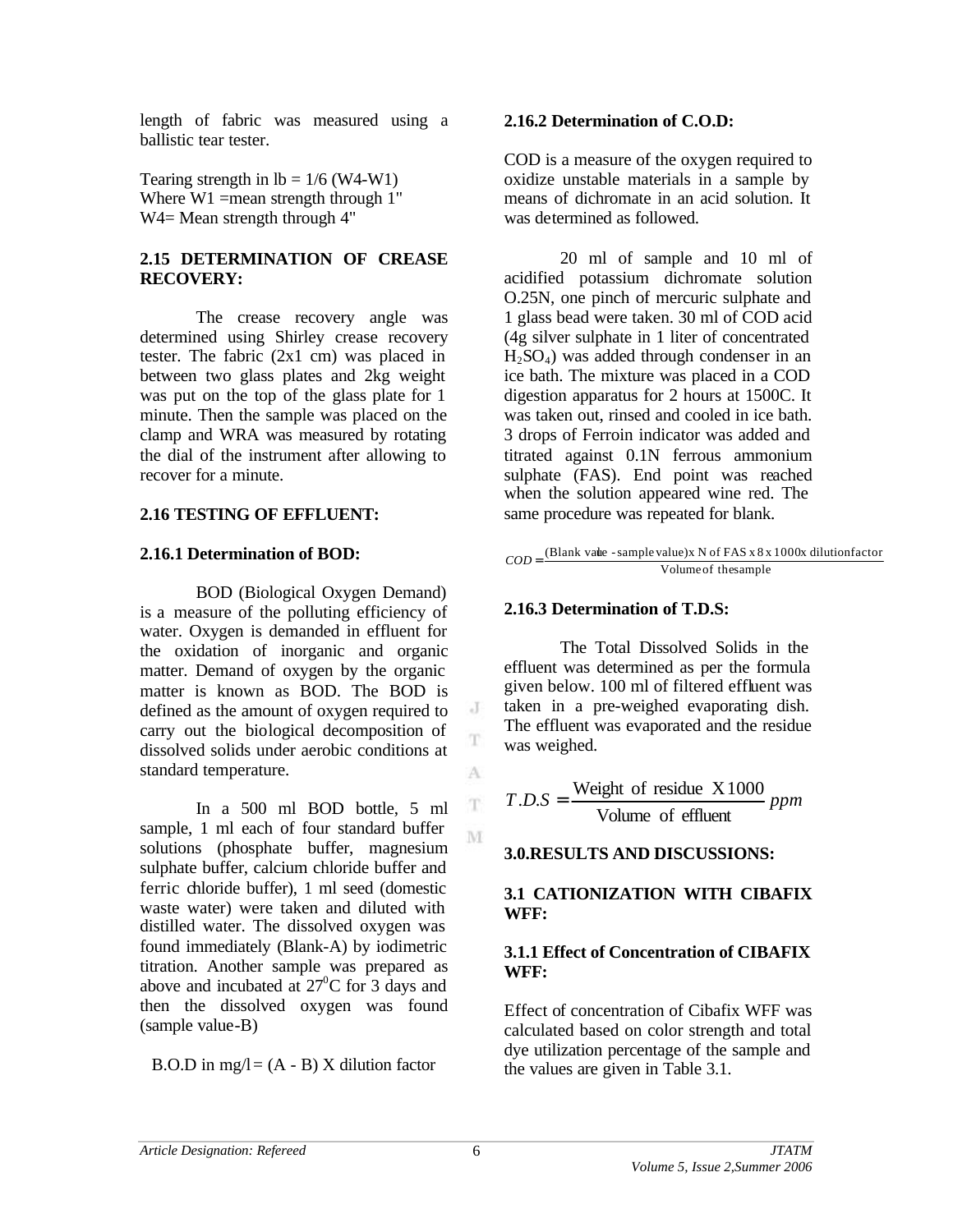To evaluate the effect of concentration of Cibafix WFF, the cationization was done by varying the concentration of Cibafix, temperature and concentration of soda ash and these samples are plotted against K/S values for graphical representation in Fig.3.1. and T% in Fig.3.2.

There is no significant increase in K/S value and T% from  $10g/l$  to  $30g/l$  of

Cibafix WFF. So it is inferred that the effect of Cibafix WFF contributes only very less amount and it also be represented that the cationizing efficiency solely depends on the temperature rather than its quantity in the bath. From the Figs.1&2, the optimum concentration for cationization is 20g/l because the sample 15 gives high K/S and T% value.

| Sample<br>No.           | Conc. of<br>Ciba Fix<br><b>WFF</b> | Temperature | Conc.<br>Of<br>Soda<br>ash | K/S    | E%   | F%   | T%    |
|-------------------------|------------------------------------|-------------|----------------------------|--------|------|------|-------|
| $\mathbf 1$             | 10                                 | 30          | 5                          | 6.124  | 60.0 | 74.5 | 44.7  |
| $\overline{2}$          | 10                                 | 50          | 5                          | 10.358 | 90.5 | 80.6 | 72.9  |
| $\overline{3}$          | 10                                 | 70          | $\overline{5}$             | 10.820 | 90.9 | 81.0 | 73.63 |
| $\overline{\mathbf{4}}$ | 10                                 | 30          | 10                         | 6.602  | 60.1 | 74.8 | 45.0  |
| 5                       | 10                                 | 50          | 10                         | 10.224 | 89.2 | 79.6 | 71.0  |
| 6                       | 10                                 | 70          | 10                         | 11.320 | 91.2 | 88.6 | 80.8  |
| $\overline{7}$          | 10                                 | 30          | 15                         | 6.987  | 62.1 | 76.0 | 47.2  |
| 8                       | 10                                 | 50          | 15                         | 10.911 | 87.4 | 87.4 | 76.4  |
| 9                       | 10                                 | 70          | 15                         | 11.859 | 91.8 | 88.9 | 81.6  |
| 10                      | 20                                 | 30          | 5                          | 7.139  | 61.4 | 76.7 | 47.1  |
| 11                      | 20                                 | 50          | $\overline{5}$             | 12.114 | 94.9 | 89.0 | 84.46 |
| 12                      | 20                                 | 70          | $\overline{5}$             | 12.035 | 94.8 | 89.9 | 85.22 |
| 13                      | 20                                 | 30          | 10                         | 7.790  | 94.1 | 90.8 | 85.5  |
| 14                      | 20                                 | 50          | 10                         | 12.690 | 94.1 | 90.8 | 85.5  |
| 15                      | 20                                 | 70          | 23,<br>10                  | 12.987 | 95.1 | 90.4 | 85.9  |
| 16                      | 20                                 | 30          | 15 <sup>1</sup>            | 7.543  | 67.1 | 78.1 | 52.4  |
| 17                      | 20                                 | 50          | 15 <sub>1</sub>            | 12.725 | 94.8 | 90.4 | 85.69 |
| 18                      | 20                                 | 70          | 15                         | 13.001 | 94.3 | 91.1 | 85.9  |
| 19                      | 30                                 | 30          | 5                          | 7.925  | 68.2 | 78.5 | 53.53 |
| 20                      | 30                                 | 50          | 5                          | 11.315 | 94.0 | 85.9 | 80.8  |
| 21                      | 30                                 | 70          | $\overline{5}$             | 11.957 | 94.5 | 91.2 | 86.18 |
| 22                      | 30                                 | 30          | 10                         | 8.499  | 75.7 | 78.1 | 59.1  |
| 23                      | 30                                 | 50          | 10                         | 12.710 | 96.5 | 90.9 | 87.7  |
| 24                      | 30                                 | 70          | 10                         | 12.253 | 96.2 | 90.8 | 87.4  |
| 25                      | 30                                 | 30          | 15                         | 9.112  | 78.1 | 79.2 | 61.85 |
| 26                      | 30                                 | 50          | 15                         | 11.180 | 88.9 | 89.0 | 79.1  |
| 27                      | 30                                 | 70          | 15                         | 13.011 | 96.8 | 91.3 | 88.37 |

## **Table 3.1 Experimental Design for Cibafix WFF**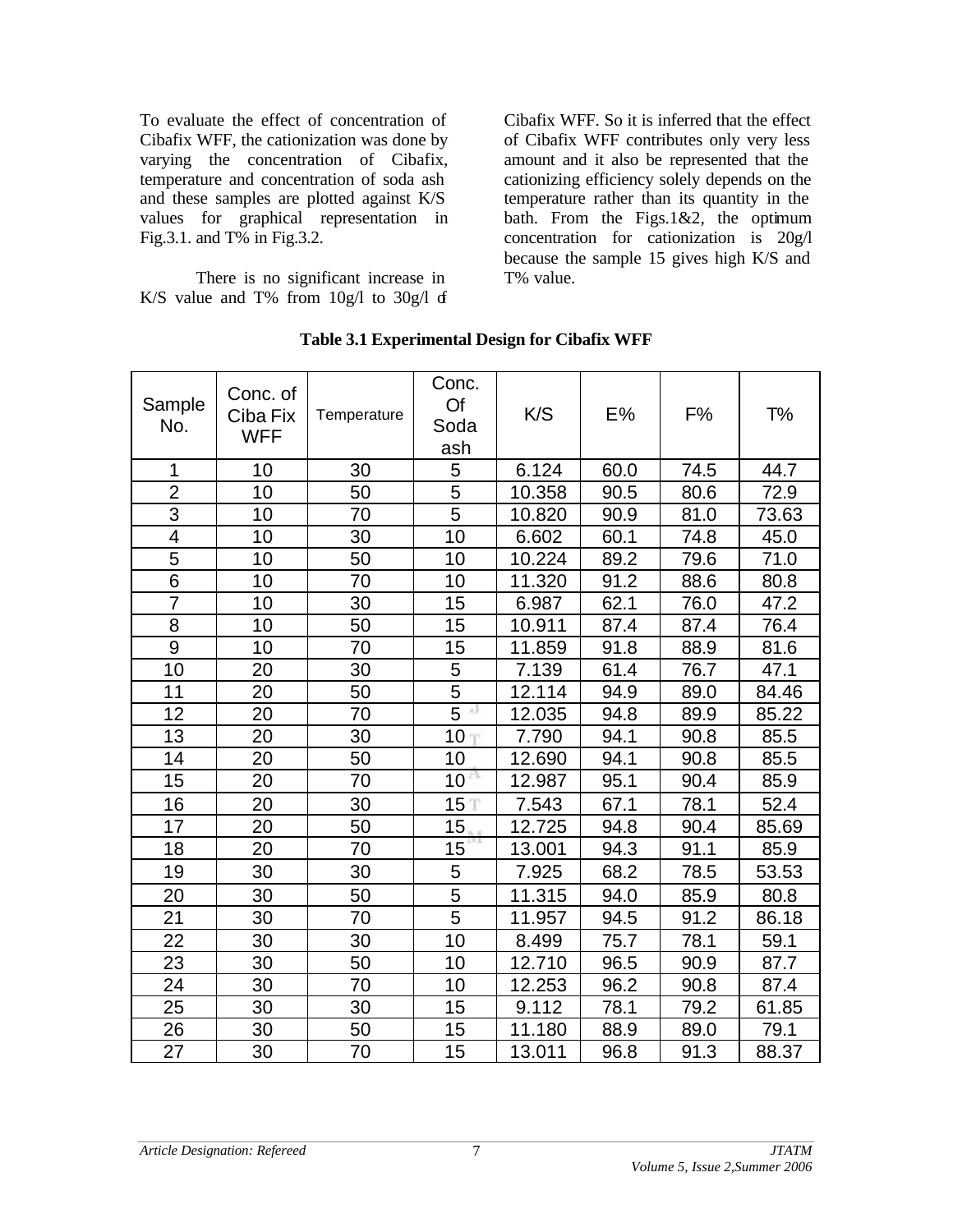

**Figure 3.1 K/S values for different combinations of samples**

T%



**Figure 3.2 T% Values for different combinations of samples**

## **3.1.2 Effect of Temperature:**

From the Table 3.1, it can be concluded that the temperature is the prime factor that greatly influences the T%, which may be due to the increased rate of

penetration of cationizing agent into the vicinity of the substrate. As in every other molecule, the increase in temperature increases the molecular vibrations both in fiber and in the agent, which induces favorable sorption kinetics. Hence, at higher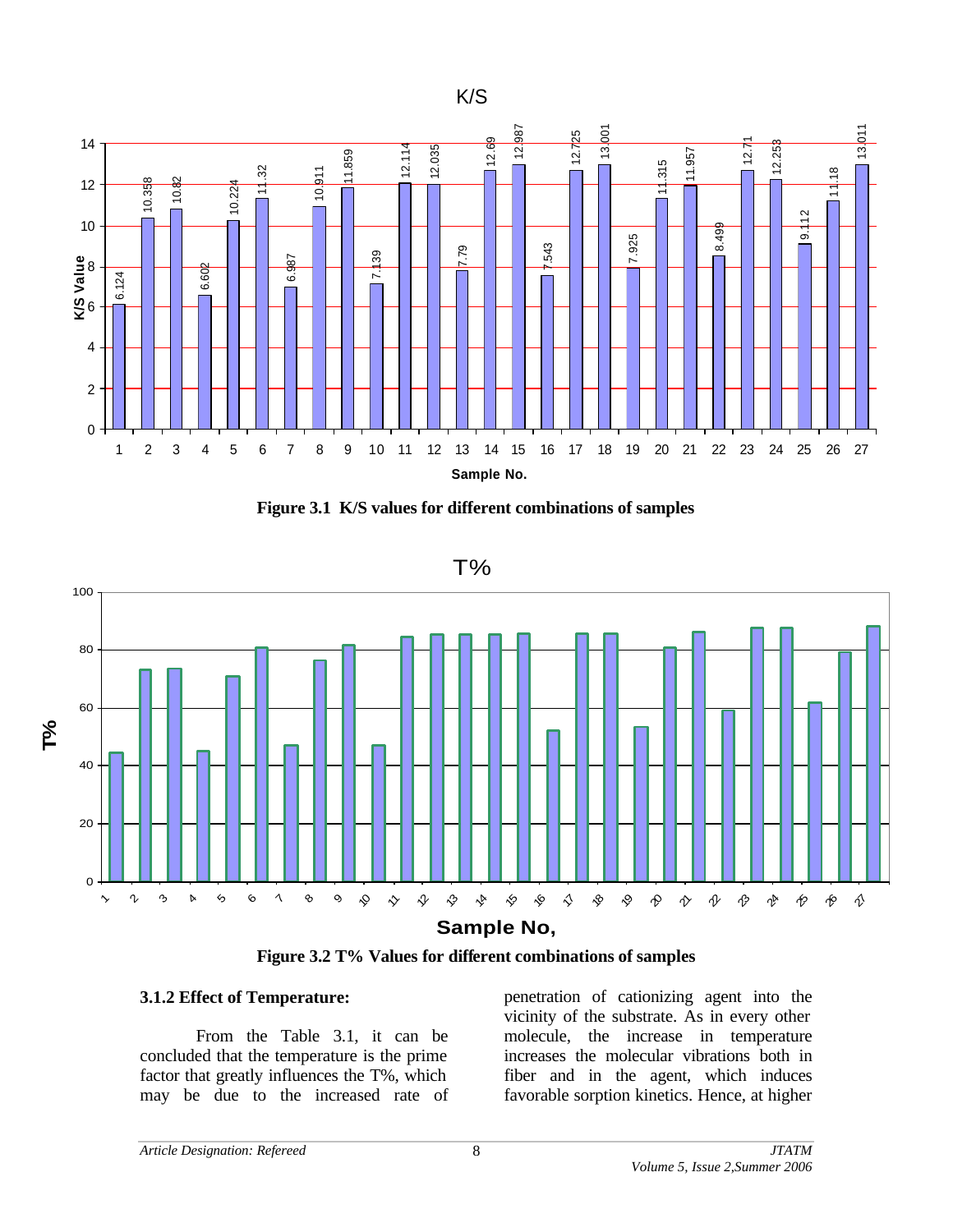temperature, even lesser quantity of the agent may be available for the fiber, as they would have fully utilized. The optimum temperature for cationization is found to be  $70^0C$ .

## **3.1.3 Effect of Soda Ash Concentration:**

The soda ash is playing a little role that can be seen from the Table 3.1. It serves as an aid in keeping the Cibafix WFF in stable form at higher temperatures. Hence, it does not make any big impact on T% after 10 g/l.

## **3.2 EFFECT OF CATIONIZATION ON COLOUR STRENGTH:**

The optimized recipes were taken and the bulk trials were carried out in laboratory winch dyeing machine with M: L ratio of 1:20. The color buildup in terms of exhaustion and fixation is given in Table -3.2

| <b>PROCESS</b>      | <b>EXHAUSTION FIXATION</b><br>$\%$ | %     | <b>TOTAL DYE</b><br><b>UTILIZATION</b><br>% | <b>K/S AFTER</b><br>SOAPING-<br>COROZOL BLUE HR |
|---------------------|------------------------------------|-------|---------------------------------------------|-------------------------------------------------|
| <b>CONVENTIONAL</b> | 76                                 | 85    | 64.6                                        | 7.012                                           |
| <b>CIBAFIX</b>      | 99.31                              | 92.26 | 91.68                                       | 12.352                                          |

#### **Table 3.2 Color build up of different dyeing systems**

The exhaustion of Corezol Blue HR is above 99%that leaves the dye bath nearly color less, about 23% more than that of normal dyeing. Fixation is also increased 7- 9%. The reason for this is there is no chance for hydrolysis of dyes. The Total dye utilization ratio is increased 91.5% in CIBAFIX process. Hence, the cationized dyeing can save approximately 30 % dye.

The similar trend exists in other dyes also, some of which are tabulated in Table 3.3 in terms of its K/S value before soaping for varying depth of shades. Color strength of the sample is varied between the dyes to dyes is due to different dye chemistry of the dye. However, for all the dyes, higher color strength for light shades than in dark shades. This may be probably due to insufficient number of cationic sites in the fiber to accommodate those larger quantities of dyes.

T. M

A

J T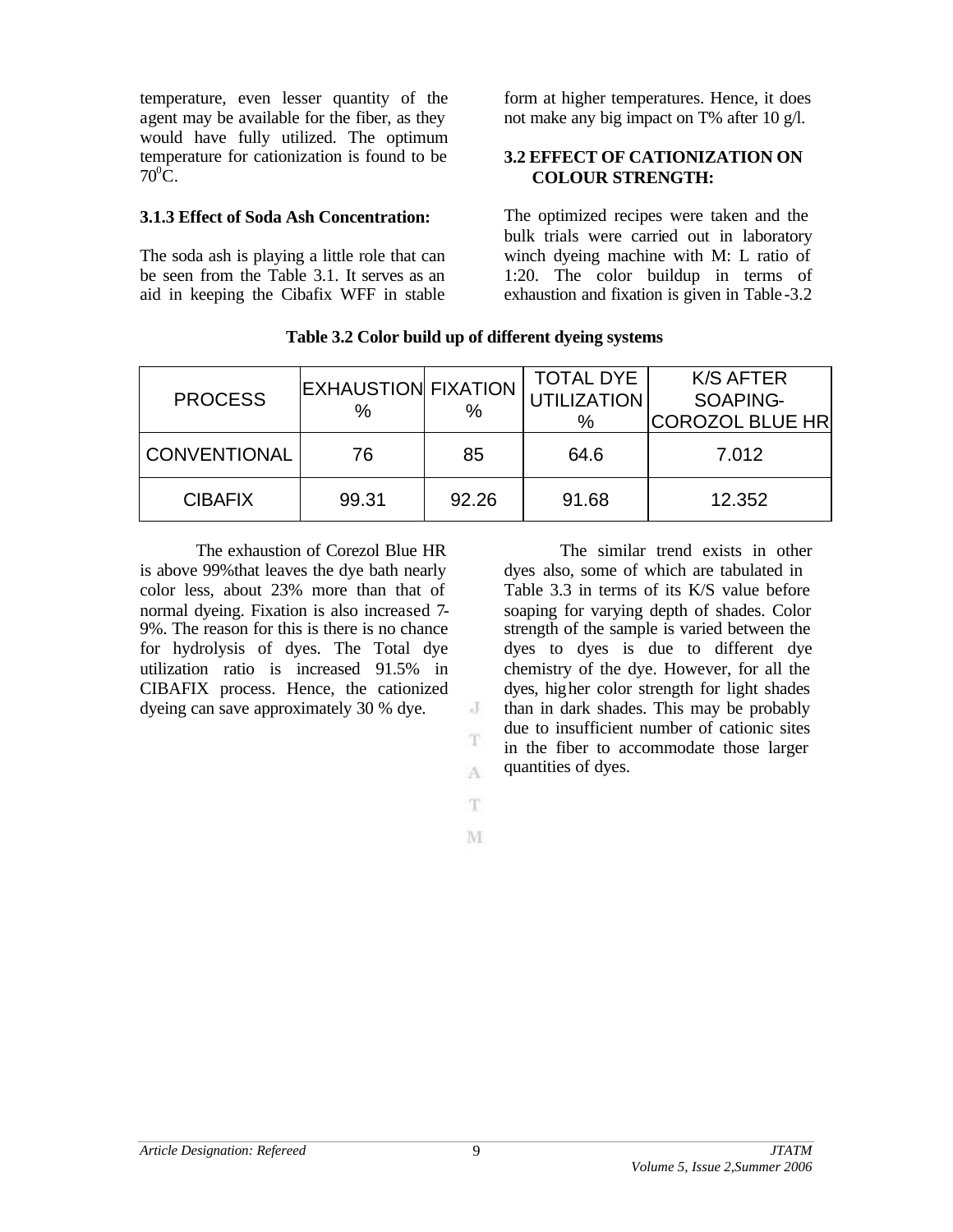| <b>DYE</b>                                            | Max.<br>wave<br>length | <b>NORMAL %</b> |            | <b>CIBAFIX</b> |                   |
|-------------------------------------------------------|------------------------|-----------------|------------|----------------|-------------------|
| <b>COROZO</b>                                         |                        | <b>SHADE</b>    | <b>KIS</b> | K/S            | <b>%OF NORMAL</b> |
| L BLUE                                                |                        | 0.5             | 2.516      | 5.862          | 233               |
| HR (Vinyl                                             | 590 nm                 | 1.0             | 5.215      | 10.552         | 170               |
| sulphone)                                             |                        | 2.0             | 8.385      | 13.499         | 161               |
|                                                       |                        | 4.0             | 13.561     | 16.569         | 122               |
| <b>CIBA</b>                                           |                        | 0.5             | 3.083      | 9.557          | 310               |
| <b>RED FN-</b>                                        | 510nm                  | 1.0             | 6.212      | 13.045         | 248               |
| 3G                                                    |                        | 2.0             | 9.291      | 16.537         | 178               |
|                                                       |                        | 4.0             | 13.135     | 17.206         | 131               |
| <b>PROCIO</b>                                         |                        | 0.5             | 3.721      | 7.258          | 195               |
| N                                                     |                        | 1.0             | 5.568      | 9.865          | 177               |
| <b>GOLDEN</b><br>420nm<br>YELLOW-<br>H <sub>5</sub> G | 2.0                    | 7.752           | 10.968     | 141            |                   |
|                                                       | 4.0                    | 9.611           | 11.682     | 121            |                   |
| <b>PROCIO</b>                                         |                        | 0.5             | 1.695      | 4.084          | 241               |
| $\mathsf{N}$                                          | 550 nm                 | 1.0             | 3.493      | 6.147          | 176               |
| <b>VIOLET-</b>                                        |                        | 2.0             | 5.244      | 8.331          | 159               |
| C <sub>4</sub> R                                      |                        | 4.0             | 7.533      | 10.621         | 141               |
| <b>PROCIO</b>                                         |                        | 0.5             | 2.721      | 5.986          | 220               |
| N                                                     |                        | 1.0             | 6.253      | 8.629          | 138               |
| <b>ORANGE</b>                                         | 500 nm                 | 2.0             | 10.213     | 11.438         | 112               |
| M <sub>2</sub> R                                      |                        | 4.0             | 13.303     | 14.36          | 108               |
| <b>PROCIO</b>                                         |                        | 0.5             | 2.963      | 6.987          | 235               |
| $\mathsf{N}$                                          | 550 nm                 | 1.0             | 5.221      | 9.865          | 177               |
| <b>RED M5B</b>                                        |                        | 2.0             | 8.596      | 12.698         | 148               |
|                                                       |                        | 4.0             | 13.012     | 16.354         | 125               |
| <b>CIBA</b>                                           |                        | 0.5             | 1.474M     | 5.660          | 385               |
| <b>YELLOW-</b>                                        | 430nm                  | 1.0             | 3.758      | 8.415          | 224               |
| 3G                                                    |                        | 2.0             | 6.153      | 10.521         | 171               |
|                                                       |                        | 4.0             | 8.605      | 12.39          | 144               |

**Table 3.3 K/S values before soaping for varying depth of shades**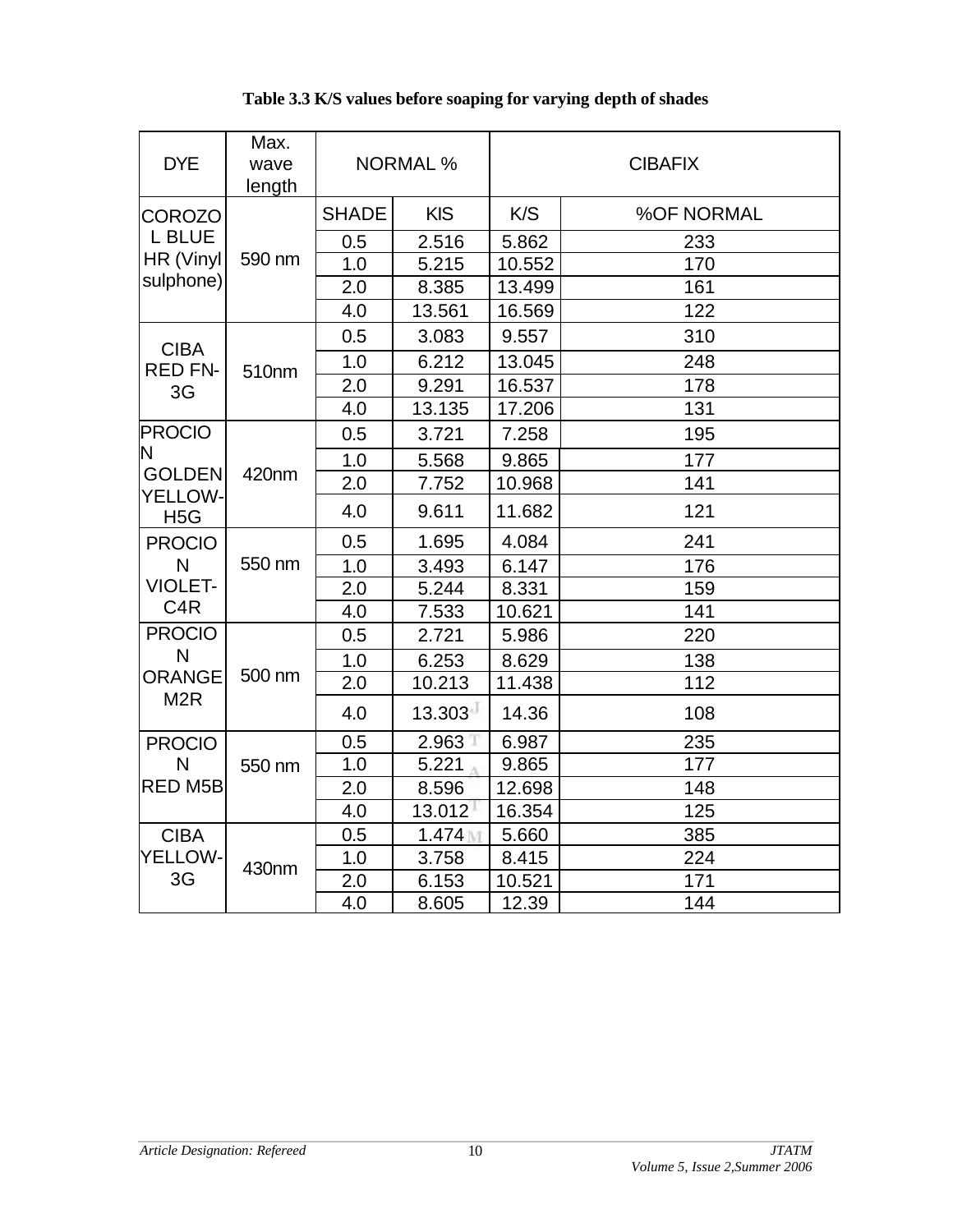# **3.3 EFFECT OF CATIONIZATION ON COLOUR FASTNESS:**

## **3.3.1 Wash Fastness:**

|                           | Wash fastness |                 |          |            |  |
|---------------------------|---------------|-----------------|----------|------------|--|
| <b>Dye</b>                |               | Change in color | Staining |            |  |
|                           | Normal        | Cibafix         | Normal   | Cibafix    |  |
|                           | dyed          | <b>WFF</b>      | dyed     | <b>WFF</b> |  |
| <b>Corozol Blue HR</b>    | 5             | 5               | $4 - 5$  | 5          |  |
| Ciba Red FN-3G            | 5             | 5               | 5        | 5          |  |
| Procion Golden Yellow-H5G | 5             | 5               | 5        | 5          |  |
| Procion Violet-C4R        | 5             | $4 - 5$         | 5        | 5          |  |
| Procion Orange M2R        | 5             | 5               | 5        | 5          |  |
| Procion Red M5B           | 5             | $4 - 5$         | 4-5      |            |  |
| Ciba Yellow-3G            | 5             | 5               | 5        |            |  |

#### **Table 3.4 Wash Fastness for Different Dyes**

|                                            | <b>Rubbing fastness</b> |            |         |            |  |
|--------------------------------------------|-------------------------|------------|---------|------------|--|
|                                            |                         |            | Wet     |            |  |
| Dye                                        | Normal                  | Cibafix    | Normal  | Cibafix    |  |
|                                            | dyed                    | <b>WFF</b> | dyed    | <b>WFF</b> |  |
| <b>Corozol Blue HR</b>                     | 5                       | 5          | $4 - 5$ | 5          |  |
| Ciba Red FN-3G                             | 5                       | $4 - 5$    | $4 - 5$ | $4 - 5$    |  |
| Procion Golden Yellow-<br>H <sub>5</sub> G | 5 <sub>1</sub>          | 5          | 5       | 5          |  |
| Procion Violet-C4R                         | 5 <sup>T</sup>          | 5          | 5       | 5          |  |
| Procion Orange M2R                         | 5                       | 5          | 5       | 4-5        |  |

## **Table - 3.5 Rubbing Fastness for Different Dyes**

M

Procion Red M5B  $\begin{array}{|c|c|c|c|c|c|c|c|c|} \hline 5 & 4 & 4 & 4 \\ \hline \end{array}$  $\text{Ciba}$  Yellow-3G  $\begin{array}{|c|c|c|c|c|c|} \hline 5 & 5 & 5 & 5 \\ \hline \end{array}$ 

The table 3.4 shows the wash fastness rating for normal dyed and cationized dyed fabric dyed with different dyes. It shows that there is not much difference between the normal dyed fabric and cationized dyed fabric. It may be due to the formation of strong ionic bond between the fiber and dye as it is equally good of the covalent bond that normally linking the dye and fiber.

# **3.3.2 Rubbing Fastness:**

The table 3.5 shows the rubbing fastness rating for normal dyed and cationized dyed fabric dyed with different dyes. The table tells there is not much difference between the normal dyed fabric and cationized dyed fabric. It may be due to the formation of strong ionic bond between the fiber and dye and there is no hydrolyzed dye is fixed in the fabric.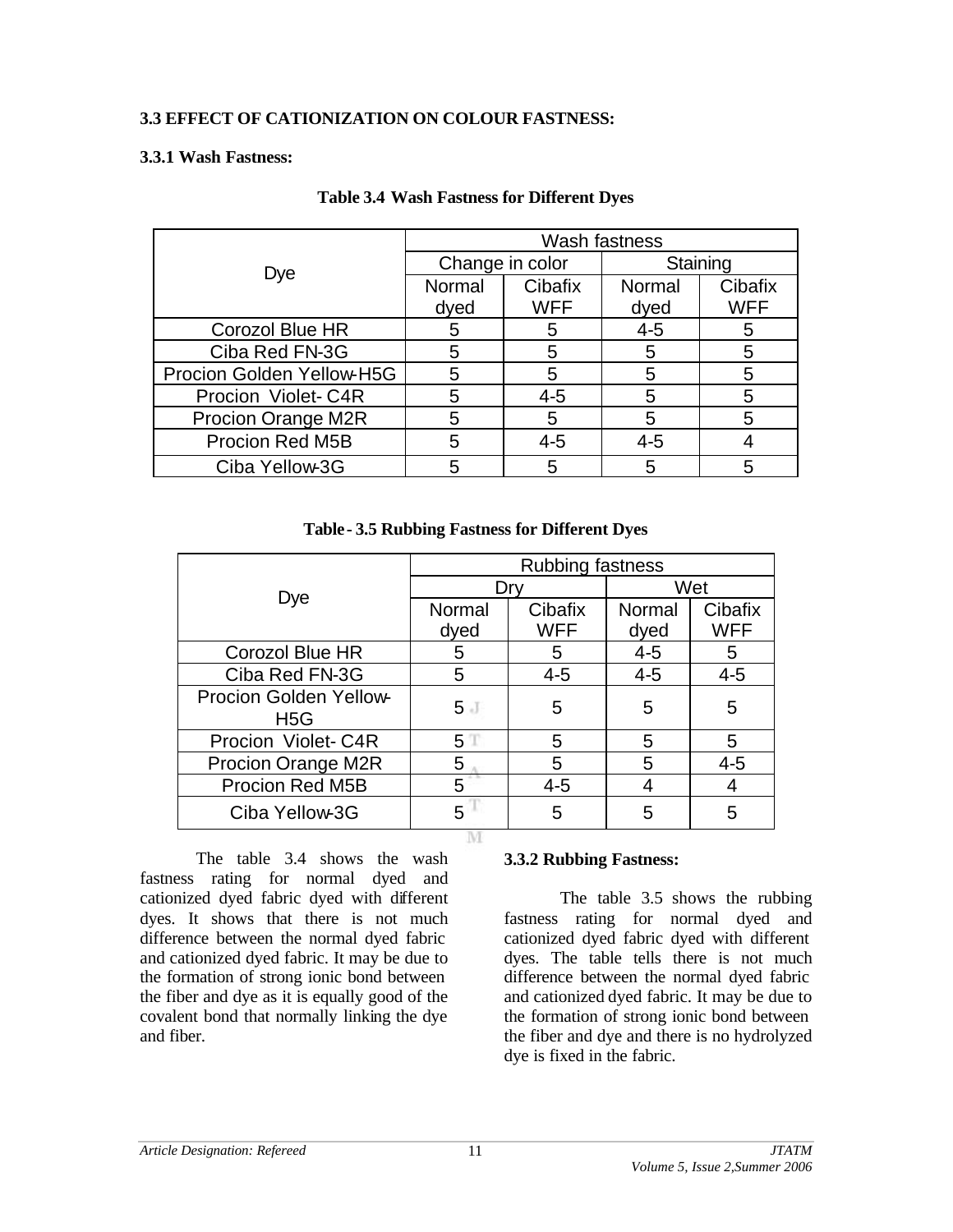| <b>Dye</b>                | Light fastness |                    |  |
|---------------------------|----------------|--------------------|--|
|                           | Normal dyed    | <b>Cibafix WFF</b> |  |
| Corozol Blue HR           |                | $6 - 7$            |  |
| Ciba Red FN-3G            | 7              | $6 - 7$            |  |
| Procion Golden Yellow-H5G | 6              | $5-6$              |  |
| Procion Violet-C4R        | 7              | 6                  |  |
| Procion Orange M2R        | 7              | 6                  |  |
| Procion Red M5B           | 7              | $6 - 7$            |  |
| Ciba Yellow-3G            | ิค             | 5-6                |  |

# **Table - 3.6 Light Fastness for Different Dyes**

## **3.3.3 Light Fastness:**

The table 3.6 shows the light fastness rating for normal dyed and cationized dyed fabric dyed with different dyes. The light fastness rating is slightly reduced in some dyes, about half to one point, as reported by various researchers

previously. The presence of an aliphatic molecule between the dye and fiber may be disturbing the stable electronic configuration of dye that leads to the shifting of electrons to the higher energy state and subsequent disintegration of dye by the photons of light rays.

# **Table 3.7 Effluent content**

| <b>Particulars</b> | Conventional | Cibafix | <b>TNPCB</b><br><b>Standards</b> |
|--------------------|--------------|---------|----------------------------------|
| B.O.D in mg/l      | 485          | 55      | 30                               |
| C.O.D in mg/l      | 1408         | 267.6   | 250                              |
| T.D.S in ppm       | 15200        | 2265    | 2100                             |

#### **3.4 EFFECT OF CATIONIZATION ON ENVIRONMENT:**

# **3.4.1 EFFCT ON EFFLUENT LOAD:**

The effluent analysis results shown in Table 3.6 clearly depicts that the process with Cibafix WFF produces effluent with an effluent load is more of less equal to the norms prescribed by the Pollution Control Board. Hence the dyeing effluent need not be sent to the effluent treatment plant which reduces the needs of plant capacity and investment. It leads to a substantial reduction in the dyeing cost. But, in normal dyeing process produces more effluents. The effluent of cationized cotton dyeing method poses lesser loads than that of conventional dyeing. It is because of no addition of salt and alkali in the dye bath. The wash water effluent consists of negligible effluent load as the maximum fixation of dye through cationization.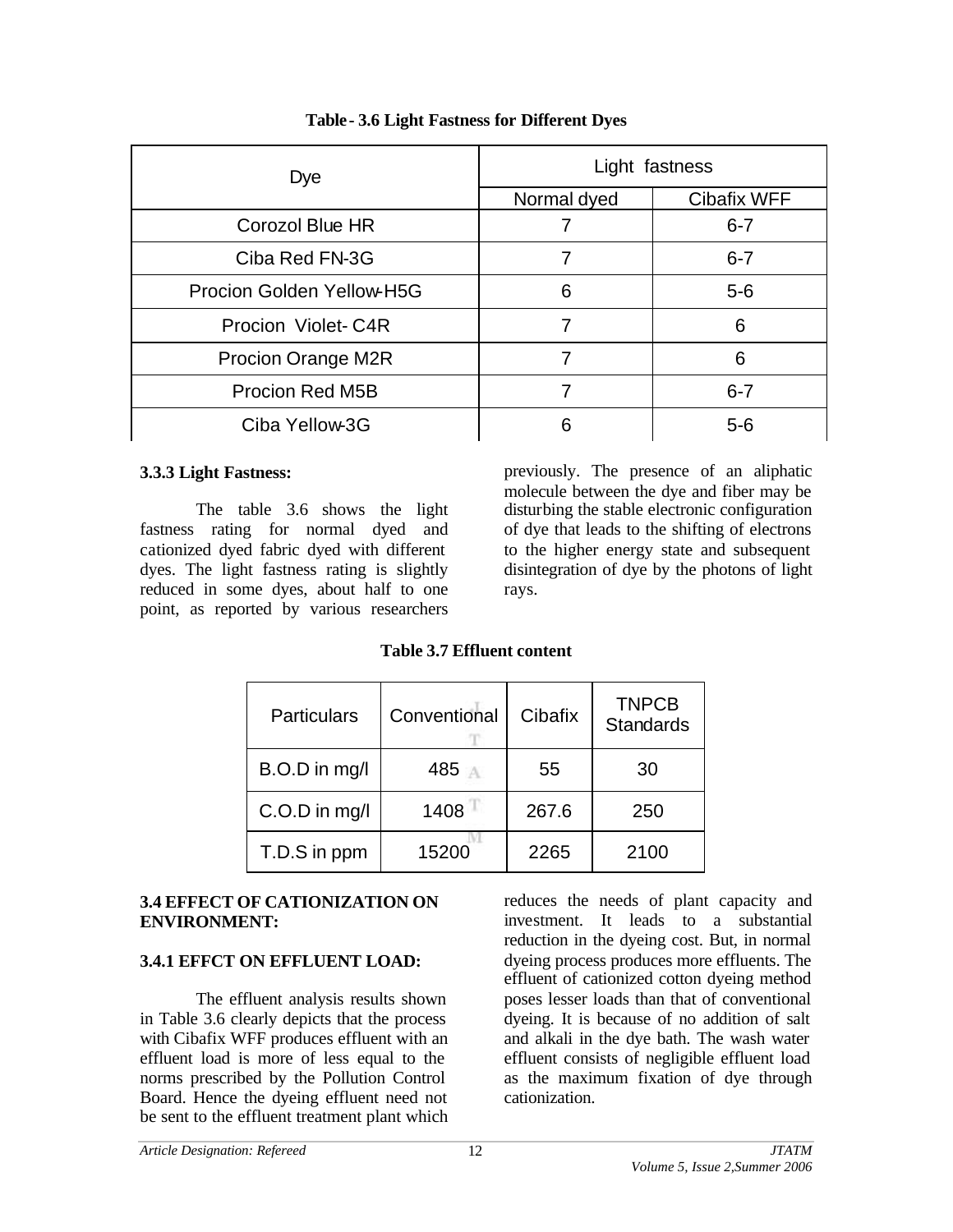The most beneficial part of the cationization technique is the reduction of TDS in the effluent as this can not be removed from the effluent easily, which need capital intensive and cost consuming treatments like Reverse Osmosis, Nano filtration, Ion Exchange etc.

#### **3.4.2 EFFECT ON VOLUME OF EFFLUENT DISCHARGE:**

The fabric is in pure neutral state and contains very less quantity of unfixed dye and hydrolyzed dye. Hence, the neutralizing and subsequent acid washing treatments can be eliminated. One soaping is sufficient to remove those surfaces deposited dyes and hence at least three baths can be reduced. A substantial reduction in the requirement of water and their treatment

cost can be expected. There is a very good scope for the reuse of dye bath water as it contains no hydrolyzed dye and no consumed or converted auxiliaries. However, it needs to be verified by further research.

# **3.5 EFFECT OF CATIONIZATION ON FABRIC QUALITY:**

## **3.5.1 EFFECT ON TEARING STRENGTH:**

It was reported in some of the previous researches that the strength of the fabric is slightly reduced due to the reduction in the number of inter molecular H-bonds by cross linking of molecule by the cationic reactants. But in this case, there is no such significant reduction caused.

#### **Table 3.8 Tearing strength in lbs**

| <b>Particulars</b> | Conventional | Cibafix |
|--------------------|--------------|---------|
| warp way           | 1.833        | - 722   |
| weft way           | 2.333        | 2.238   |

Cationization occurs mainly at methyl hydroxyl groups of cotton cellulose i.e. at  $C_6$ and not breaking the intermolecular H-

bonds. This hypothesis is very well proved by the fact that the strength is not affected, which is shown in Table-3.8.

# **3.5.2 EFFECT ON FLEXURAL RIGIDITY:**

# **Table 3.9 Flexural rigidity**

 $\mathcal{X}$ 

T

| <b>Particulars</b>     | Conventional | Cibafix |
|------------------------|--------------|---------|
| warp way in<br>mg-cm   | 1.51         | 1.64    |
| Weft way in<br>mg-cm   | 0.637        | 0.614   |
| Overall FR in<br>mg-cm | 1.638        | 1.751   |

It is evident from the Table 3.9, the flexural rigidity of fabric is not affected by the incorporation of cations in the cellulose.

It may be due to the incorporation of a low molecular weight agent, which might not have cross-linked the cellulose molecule.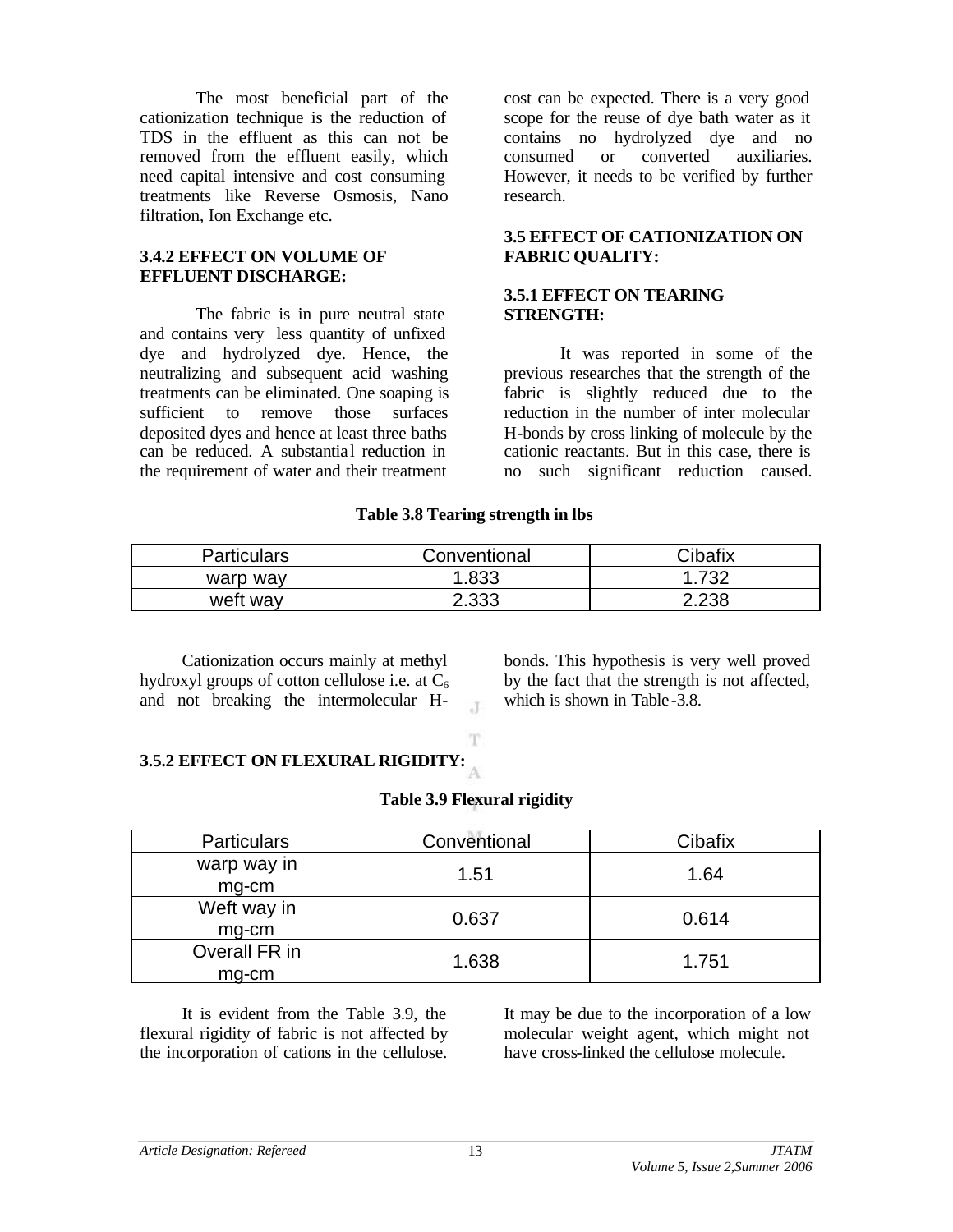## **3.5.3 EFFECT ON CREASE RECOVERY ANGLE:**

From the Table 3.10, it is evident that the wrinkle recovery angle of conventional dyed and cationized cotton does not reflect any major variation. Hence, it can be concluded that the incorporation of amine groups in the cotton cellulose molecule does not affect the wrinkling behavior of cotton.

| <b>Particulars</b>  | Conventional | Cibafix |
|---------------------|--------------|---------|
| WRA* in warp<br>way | 149          | 145.8   |
| WRA* in weft<br>way | 143.2        | 137.6   |

J T.

 $A$ 

T

M

#### **Table 3.10 Crease recovery angle**

\*Wrinkle recovery angle

# **4.0 CONCLUSIONS:**

In this research work, the CIBAFIX WFF cationizing agent was selected for the pre-treating process. The application of this agent to the cotton material before dyeing is a novel concept. At present this CIBAFIX WFF agent is used as fixing agent after dyeing.

Another important activity of this project work is to analyze the impact of the novel process (cationization using CIBAFIX WFF before dyeing) on the environmental pollution.

The following are the conclusions derived from this research work:

- Optimization of the cationization process parameters has been derived. The results shows that 20% concentration of CIBAFIX WFF agent at  $70^{\circ}$ C Temperature with 10 g/l of soda ash are the optimized process parameters at which the results shows the better color strength value (K/S value 12.987) and maximum total dye utilization (T value 95.1%).
- The influence of Temperature and the concentration on K/S and T%

value are predominating than pH value of the bath.

- Totally seven different reactive color of each four shades of cotton samples has been produced and the dyed fabric characteristics have been studied and compared with normal dyeing process.
- The increase in color strength is much larger in light shades (250% to 300%) than in dark shades (120- 180%)
- The washing and rubbing fastness of cationized cotton are equal to that of normal dyeing. The light fastness is slightly reduced in some dyes.
- The B.O.D, C.O.D and T.D.S values of CIBAFIX Process pollutant is much lower (80% reduced) than normal process pollutant. CIBAFIX WFF process pollutant is very closer to that of Pollution Control Board's standards.

In the case of developing countries, where scare in natural recourses such as water, thermal energy and high capital investment/ processing cost in effluent treatment, this novel technique (cationization using CIBAFIX WFF before dyeing) solves the above said problems. The practical implementation of this novel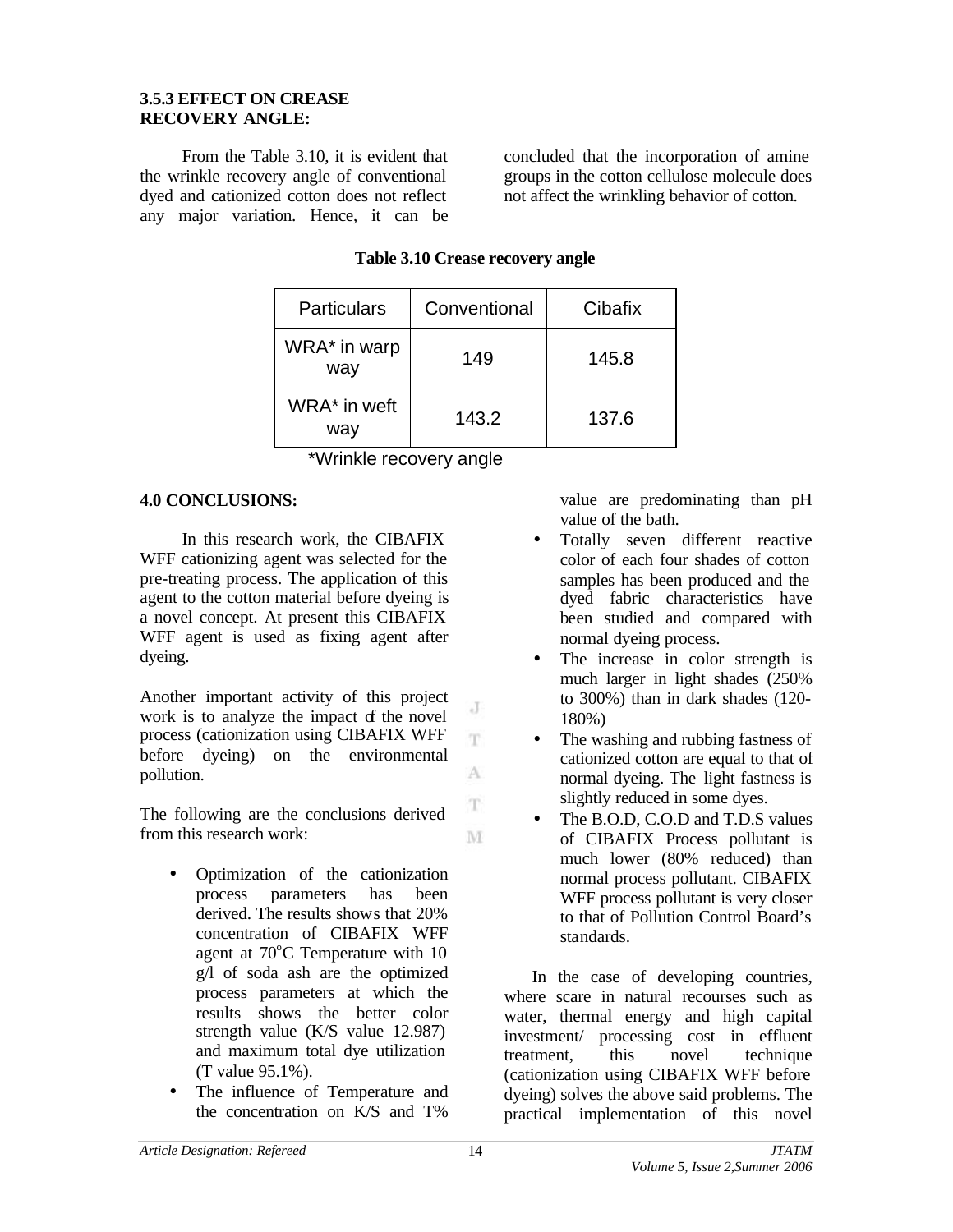process at M/S. SSM Processing mills, Komarapalayam, Taminadu, India immediately after completing this project work proves the techno economic beneficial value of this project work.

## **REFERENCES:**

- 1. Balland, "Epoxypropyl ammonium salt and boric acid assisted dyeing process" US patent number 4,072,464, Feb 1978
- 2. Bhattacharya. S.D. et al, "A novel technique of cotton dyeing with reactive dyes at neutral pH". Indian Journal of Fiber and Textile Research, Dec-2001, pp418,
- 3. Burkinshaw et al, "Modification of cotton to improve its dyeability. Part-2. Pretreating cotton with a Thiourea derivative of polyamide epichlorohydrin resins", JSDC, p307, 106(1990)
- 4. Burkinshaw .et al, Modification of cotton to improve its dyeability. Part-1. Pretreating cotton with polyamide - epichlorohydrin resins. JSDC, P391, 105(1989)
- 5. Chen. KM .et al, New cationic agents for improving the dyeability of cellulose fibers. Part-2- Pretreating cotton with polyepichlorohydrin-amine polymers for improving dyeability with reactive dyes. JSDC, P153, 109(1993)
- 6. Chen. KM .et al, New cationic agents for improving the dyeability of cellulose fibers. Part-1 Pretreating cotton with polyepichlorohydrin-amine polymers for improving dyeability with direct dyes, JSDC, P389, 108(1993)
- 7. Dr. Fred L. Cook, Salt Requirements put pressure on wet

processing plants, Textile World, p83, Aug-1994.

- 8. Eugene J. Blanchard et al, Dyeable durable press cationic cotton, Colourage, p55, Annual 1999
- 9. Gohl. E.P.G and Vilensky. L.D, Textile Science, CBS Publishers & Distributors, New Delhi.1999
- 10. Harper. J, Dyeability of crosslinked cationic cotton fibers. 1987 International Technical paper competition, Textile Chemist and Colorist. P25. 20{1988)
- 11. Jang. J et al, investigation of improved dyeability of cationized cotton via photografting with UV active cationic monomers, Coloration Technology, p139, 117(2001)
- 12. Kamel. Metal, Dyeing of cationized cotton with acid dyes, JSDC, p101, vol-114, March 1998.
- 13. Lewis and Mcilroy, Modification of cotton cellulose with Nicotinyl Thio glycollate, Dyes and Pigments, p69, 1997(35)
- 14. Lewis. D.M, New possibilities to improve cellulosic fiber dyeing process with fiber-reactive systems By JSDC, P357, 109(1993)
- 15. Lewis. D.M .et al, Improved cellulose dyeability by Chemical modification of the fiber. Textile Chemist and Colorist, p23, 21 (1989)
- 16. Lewis. D.M and Lei. X.P, New methods for improving the dyeability of cellulose fibers with reactive dyes ,JSDC, p103, 107 (1991 )
- 17. Lewis. D.M and Lei. X.P, Modification of cotton to improve its dyeability. Part-3-Polyamide-

J

T

A T.